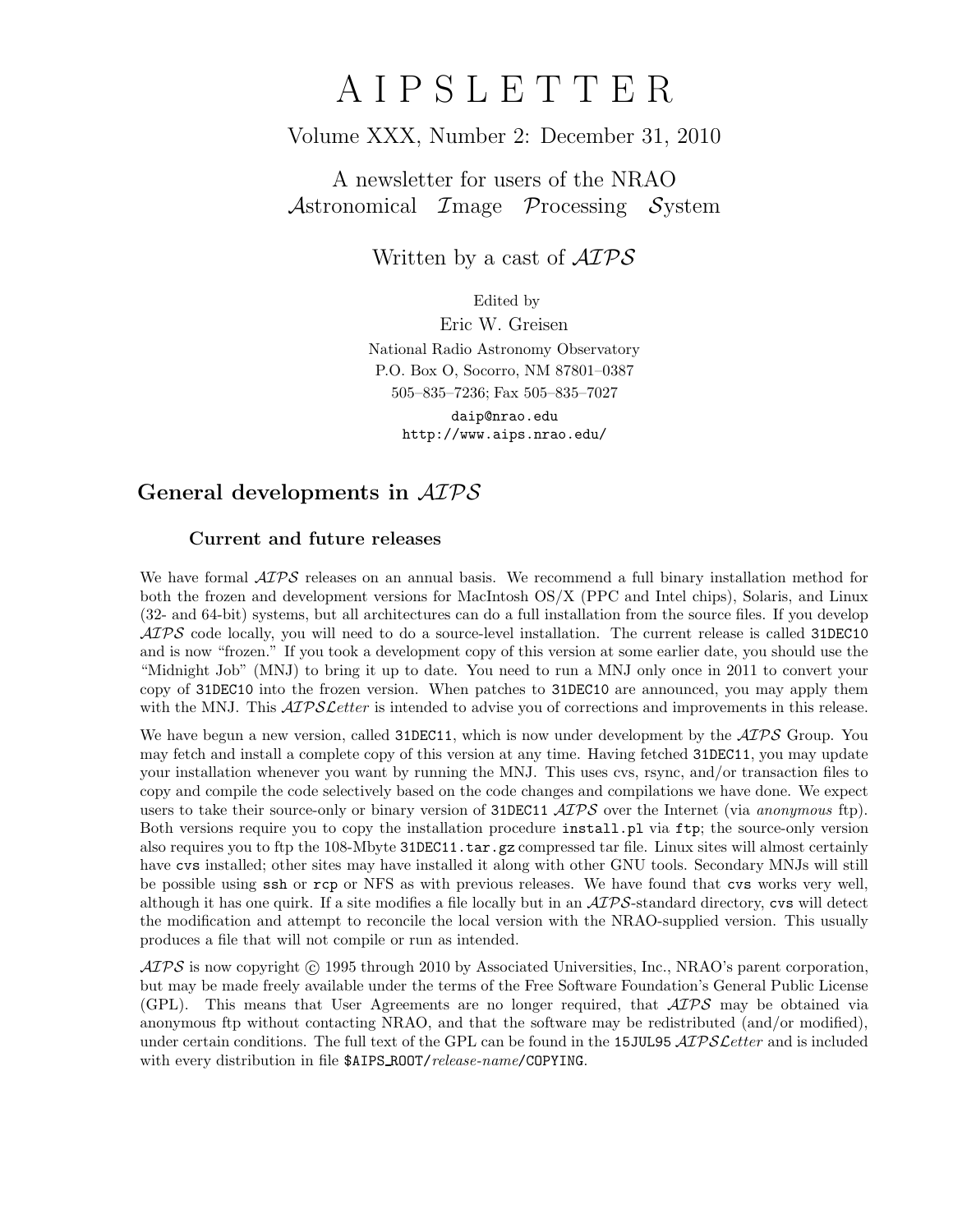#### Installing a new version

If compiling locally, new releases must be installed from the tar ball for that release. If using the binary installation, a full new installation must also be done with rsync. The cvs system requires this. When installing a new  $\langle \angle ATPS \rangle$  release in a system that already has a previous release, we recommend that install.pl be used and that the previous release be left in place, at least until the new installation has been seen to work. If you do this, then you will not have to re-edit the disk, printer, and tape lists and can simply skip all those pages in the install.pl menus. The old \$HOME/.AIPSRC file may be left in place, but it will need to be edited. The lines giving the DOWNLOADED and UNPACKED parameters should be cleared and the CCOMOPT line should be changed to point to the current release rather than the previous one — the -I parameter really should be -I\$INC but it gets its full path name instead. This forces a re-edit with each release. If you have made special versions of UPDCONFIG and do\_daily.host, you should preserve them under new names and restore them after the install. If you have an odd set of AIPS versions, the \$AIPS ROOT/AIPSPATH.\*SH files may need to be edited after the install to set the desired versions.

For Linux, Solaris Ultra, and MacIntosh systems, a binary installation could be available from DVD, supported by install.pl. Alternatively, the frozen version may be installed with the binary installation method now present in install.pl. The ftp site for downloading files directly has been eliminated.

## AIPS Distribution

From the NRAO system logs, we count apparent MNJ accesses, downloads of the tar balls, and rsync accesses by unique IP address. Since DSL and some university and other connections may be assigned different IP addresses at different times, this will be a bit of an over-estimate of actual sites. However, a single IP address is often used to provide  $\mathcal{AIPS}$  to a number of computers, so these numbers are at the same time an under-estimate of the number of computers running current versions of  $\mathcal{AIPS}$ . In 2010, a total of 307 different IP addresses downloaded the frozen form of 31DEC09 and 1228 IP addresses downloaded 31DEC10 in tarball or binary form. Fully 1914 IP addresses accessed the NRAO cvs master. Each of these has at least installed some version of  $\mathcal{AIPS}$  and 535 appear to have run the MNJ at least occasionally. The total number of unique IP addresses in these three lists was 2416. 477 sites accessed 31DEC09 in binary form, while 1203 sites used the binary form of 31DEC10. The attached figure shows the cumulative number of unique sites, cvs access sites, tar-ball/binary download sites and binary access sites known to us as a function of week in 2009. These numbers are remarkably similar to those of 2009.

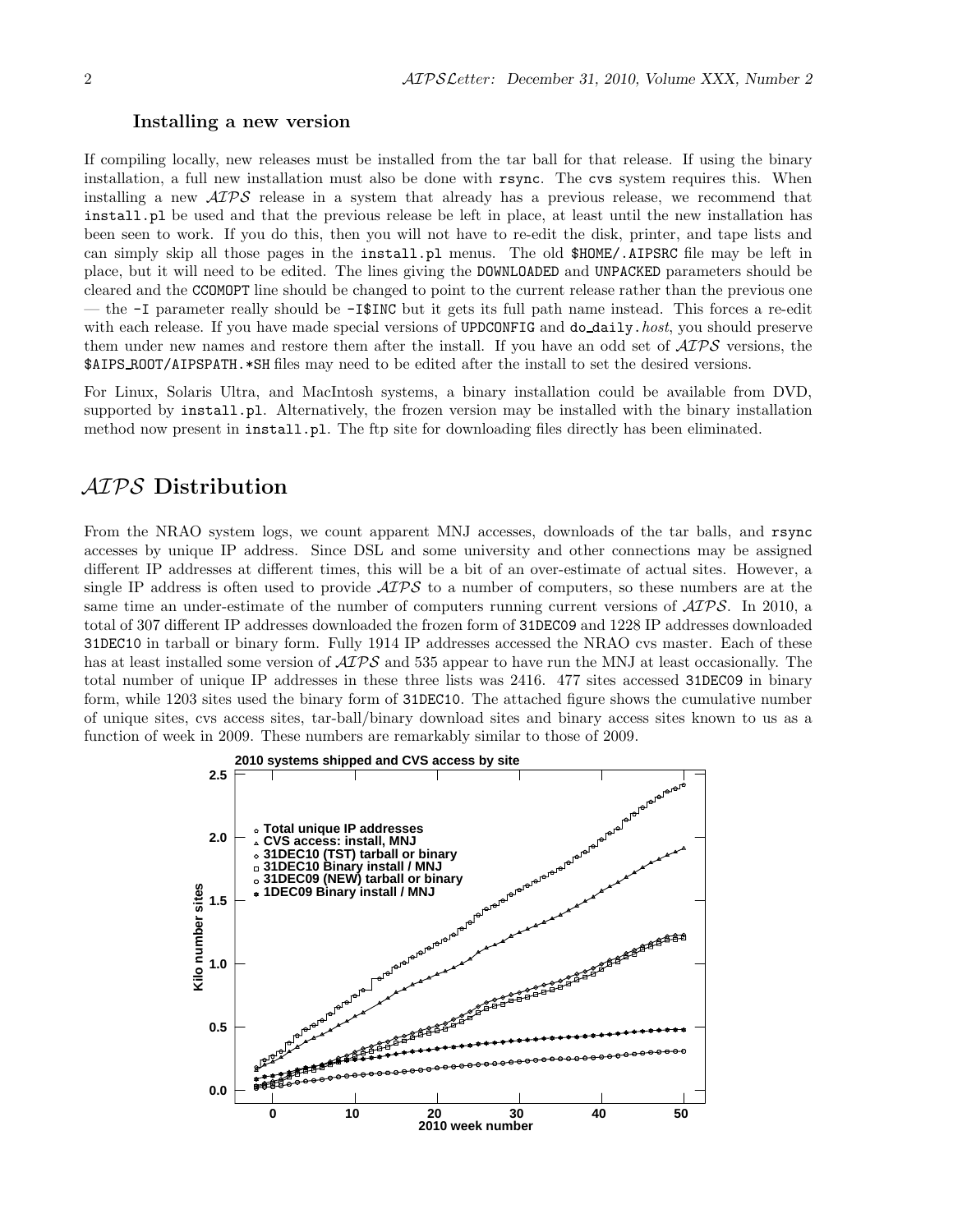## Preview of coming attractions

The 31DEC11 release already contains a few changes that we decided were a bit risky or not needed in 31DEC10. CLSMO and SNSMO have normalization controls, TVFLG has a revision of the next IF option and its image placement, TYSMO applies flag tables to the TY or SY tables on input, a new task REWGT applies user-specified scaling to data weights, and a number of tasks will now select on CALCODE as well as source name.

## Improvements of interest to users in 31DEC10

We expect to continue publishing the  $ATPSLetter$  every six months along with the annual releases. There are a few new tasks released in the last six months, but the biggest changes have taken place in existing tasks used now for EVLA calibration. New tasks include SOUSP to fit spectral indices from the fluxes in the source table, NOIFS to convert a multi-channel, multi-IF data base into one with a single IF, TRUEP to fits for true instrumental polarization using data taken with rotated feeds, and SWAPR to swap real and imaginary parts of visibility data which may be needed due to a bug in the REBYTE program. New verb TVHELIX implements Dave Green's helical coloring scheme said to make perceived brightness increase monotonically. The biggest changes in existing tasks involve implementing EVLA gain calibration from SysPower tables through TYSMO and TYAPL and spectral-channel dependent polarization calibration through PCAL and RLDIF. In the first six months of 31DEC10 the new tasks were UVRFI to apply RFI mitigation techniques rather than simple flagging, EVASN and EVAUV to examine the remains after pipeline reduction to determine how well things went, REWAY to estimate the weight of data from the rms found across spectral channels within the given polarization and IF, RSPEC to determine the spectra of the rms in a data cube, and RLDLY to determine the right-left delay difference.

Normally, bugs which are created in an  $\mathcal{AIPS}$  TST version and then fixed in that same version before its release get little or no discussion in the  $\mathcal{AIPSLetter}$ . Since a rather large number of sites now install the TST version of  $\mathcal{A}TP\mathcal{S}$  during its development, this is somewhat of an oversight. We urge you to run the "Midnight Job" at least once after 31DEC10 is frozen to bring it up to date and to fix all bugs of this sort. We urge active sites to use the MNJ and, when something odd occurs, to examine CHANGE.DOC using the cgi tool available from the  $AIPS$  web page under documentation. Please do not hesitate to e-mail daip@nrao.edu with any questions or suspicions that there are problems.

31DEC09 contains a change in the format of antenna files. Previous releases will not understand the antenna coordinates for arrays that were traditionally left-handed (VLBI primarily). The format change occurs automatically when any 31DEC09 or later antenna-file specific code reads the file, after which older releases will have difficulties. 31DEC04 through 31DEC11 use a new numbering scheme for magnetic tape logical unit numbers that is incompatible with previous versions. Thus all tape tasks and the server TPMON must be from a recent release. Other than these issues, 31DEC09 is compatible in all major ways with the with the 15OCT98 and later releases. There are significant incompatibilities with older versions. Note that the only version which we patch for major errors is 31DEC10; even 31DEC09 is no longer changed.

#### Analysis

While ordinary spectral index is easily defined, the need for spectral index curvature forces us into a much more rigorous definition. That is now

$$
R \equiv \log(F/10^9)
$$
  

$$
\log(T/T_0) = aR + bR^2 + cR^3 + \dots
$$

where log is a logarithm base 10, F is the frequency in Hz,  $T_0$  is T at 1 GHz frequency, a is the usual spectral index, and  $b, c, \ldots$  are the spectral index curvature terms. This change of definition was implemented directly in SPIXR and UVMOD and the component modeling offered by IMAGR and OOSUB. It affects the implementation of spectral index in a wide variety of other tasks to be discussed below.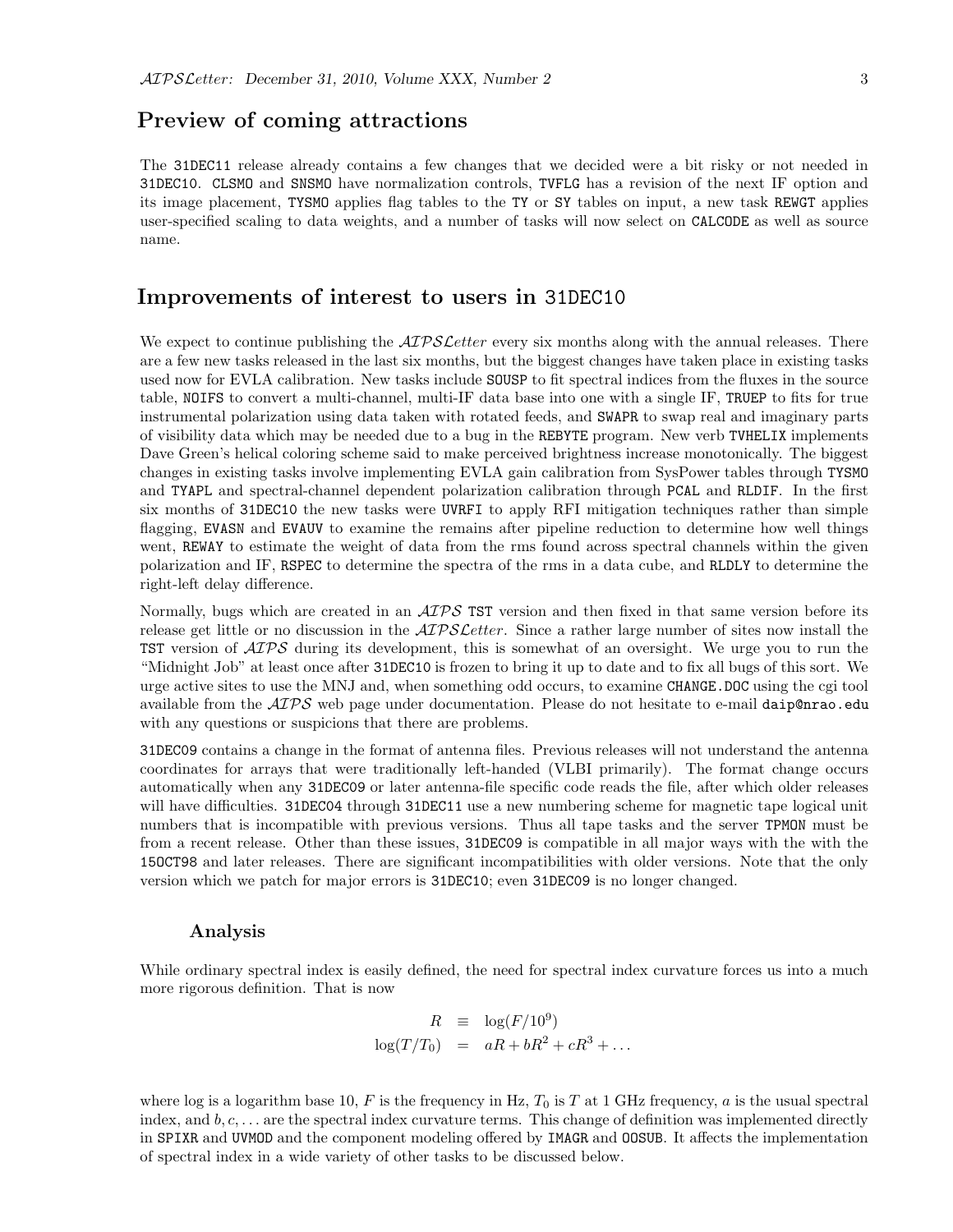Other "analysis" topics include a change to TRANS which was found to be able to get into very unfortunate disk access issues while row swapping. It will now take large amounts of dynamic memory and attempt to avoid these issues. The recording of actual Clean beam size as a function of channel begun near the start of this release cycle meant that image files have more than just Clean Component (CC) tables attached. Clean Gaussian (CG) and frequency (FQ) tables may also be present. A large number of tasks were modified to copy these tables from the input to the output, omitting the CCs in around half of the cases.

#### UV data

#### EVLA data acquisition

EVLA data are recorded using two types of formats, the ASDM or science data model which contains a variety of xml files describing the data set and the BDF or binary data format containing the visibilities. These are available from the archive but need to be translated in order to be useful in CASA or in  $\mathcal{AIPS}$ . One route to  $\mathcal{A} \mathcal{I} \mathcal{P} \mathcal{S}$  involves first a translation into CASA measurement sets followed by a translation into uv FITS format which is then read by UVLOD or FITLD. A new route has become available through a software package called obit written by Bill Cotton. If you have the data in ASDM/BDF form on your computer and obit is installed, you may run a procedure outside of AIPS called BDF2AIPS which will perform the translation directly into  $\mathcal{A} \mathcal{I} \mathcal{P} \mathcal{S}$  files in your  $\mathcal{A} \mathcal{I} \mathcal{P} \mathcal{S}$  data area. This has two major advantages. It avoids several data copy/translation steps and so is significantly faster. More importantly however, it also produces several  $\mathcal{A} \mathcal{I} \mathcal{P} \mathcal{S}$  extension files not currently available through CASA. Index (NX), calibration (CL) including opacities and gains, flag (FG), calDevice (CD)  $T_{\text{cal}}$  values, and sysPower (SY) tables are among these tables. obit is currently the only route to get the SY data which will be significant in proper calibration of EVLA data. Observers not in Socorro should be able — eventually — to get uv FITS files from the archive produced either by the CASA or the obit route.

#### EVLA gain calibration

The EVLA "WIDAR" correlator is a very linear device over a wide range of input power. Therefore, the correlator will deliver cross-power spectra without internal normalization by the autocorrelation "self" powers. To determine the system temperatures and correct for changes in system gain, it is necessary to switch a noise tube on and off and to record the total power when it is on and when it is off. In the case of the EVLA, the recorded parameters are  $P_{sum} = G(P_{on} + P_{off})$  and  $P_{dif} = G(P_{on} - P_{off})$ , where G is the gain following the synchronous detector. These data are recorded as a function of IF, polarization, and time for each antenna in the SY table written by the obit program BDFIn invoked from the script BDF2AIPS. The system temperature is given by  $T_{cal} \times P_{sum}/P_{dif}$  which may be used to determine data weights and the square root of the product of  $P_{dif}/T_{cal}$  for the two antennas may be used to correct cross-power into visibilities.

The SY tables have become available in the past six months and a variety of tools have been extended to manipulate, edit, and apply them. SNPLT may be used to plot all possible combinations of the SY table parameters. EDITA may be used to edit uv data based on the contents of the SY table, while SNEDT may be used to edit the contents of the SY table itself. TYSMO may be used to clip, median-window filter, and smooth the SY table. The flag (FG) table is now applied to the SY table by all three of these tasks as they first read it in. Finally, TYAPL may be used to scale the data visibilities by the appropriate gains determined from the SY and CD tables and to scale the weights by the system temperatures. Due to a number of problems such as incorrect  $P_{dif}$  from a couple of antennas, this calibration has yet to become the standard. But it will soon be the best way to calibrate EVLA data.

Task REWAY is a relatively new task designed to determine data weights by examination of the rms in the data. During the last six months, it was given new methods to find the rms using medians. It was also changed to use the weights in the incoming data and attempt to determine output weights as a scale change from the incoming weights. There is some question whether this works as one would like. A header keyword (CROSSPOW) is now written by REWAY and TYAPL to allow later calibration routines to apply the gains to the weights as well as the visibilities. If CROSSPOW is not true, EVLA data weights are not changed by any gain application.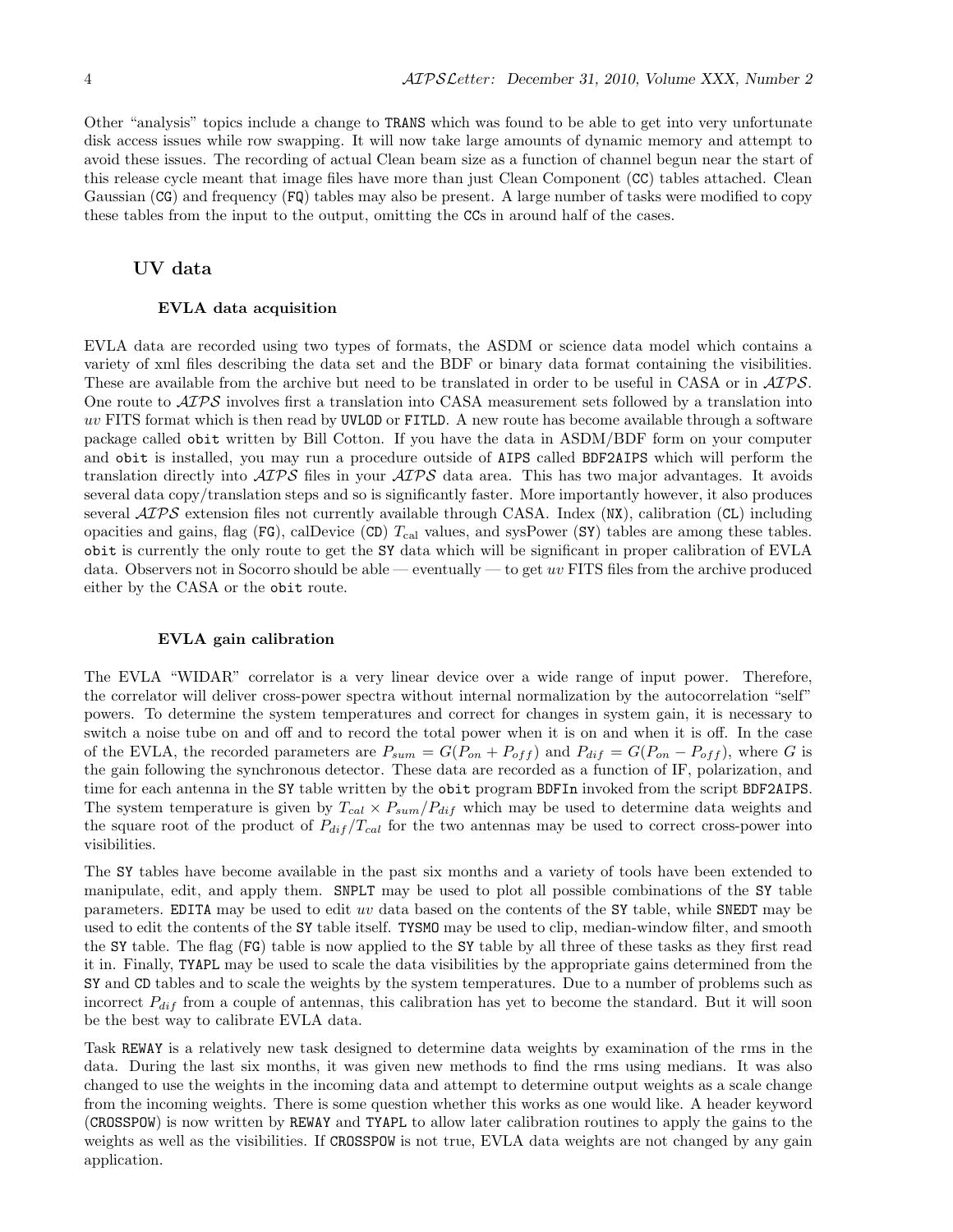#### Spectral polarization calibration

 $ATPS$  has traditionally assumed that instrumental polarization was at worst a function of IF and stored the parameters of that calibration in the antenna (AN) table. With the very wide bandwidth of the EVLA, the polarizers cannot be as pure (so far) as they were with the VLA. Therefore, it was necessary to change PCAL to offer the option of making its solutions as a function of spectral channel with a smoothing option offered to improve signal to noise. This caused a lot of changes including a major bug fix: the task no longer insists on fitting a source model when using an input model. This will allow solutions from a single scan when the source polarization is known (such as 0). Source spectral index becomes significant when doing the spectral mode solution and adverbs were added to guide the task.

As PCAL finishes, it writes its solutions in a polarization D-term (PD) table and, if it has fit for a source model, the calibrator polarization  $(CP)$  table. Later tasks, with DOPOL = 1, will use the PD table if it is present and the antenna table D-terms if it is not. Adverb PDVER controls which PD table is used.

RLDIF was then revised to determine the right minus left phase difference as a function of spectral channel. It applies these corrections to the BP, PD, and CP tables for spectral solutions and to the CL, AN, and SU tables for continuum mode solutions. Note that CLCOR is no longer required although one may defer the CL correction if one wishes to be cautious and use CLCOR later. Although this should be sufficient, it has been found that an addition execution of PCAL after RLDIF results in better solutions. We will look for the bug causing this problem, if it is indeed a bug, but have not done so yet.

#### EVLA-driven changes

- CALIB was changed to offer a number of gain normalization options. Previously, the average gain was found over all antennas, IFs, and polarizations. Alternatives, that normalize differently by polarization and/or IF are now offered.
- SOUSP is a new task to determine spectral index parameters by fitting the fluxes after GETJY in the source table.
- BPASS acquired more spectral-index adverbs to allow curvature as well as simple spectral index. Furthermore, it knows the correct values for the standard sources 3C48, 3C138, 3C147, and 3C286.
- SETJY now has adverbs SPECINDX and SPECURVE to supplement ZEROSP with spectral index information.
- TRUEP is a new task to determine the true instrumental polarization from data taken with the horns in their normal position and with the horns on one antenna rotated by 90 degrees. This is primarily for Rick Perley.
- UVLOD and FITLD will now rename sources if needed to keep two sources with the same name, QUAL, and CALCODE from appearing in the output.
- **NOIFS** is a new task that converts a multi-IF spectral data set into a single IF data set with many more channels per IF. Overlapped channels are averaged.
- SPLIT and SPLAT got rather confused when sources in the source table had the same name and qualifier. Added testing on the CALCODE to insure proper separation. Also added code to watch for the output name ending up with duplicates since it can only use the first 12 characters of the source name and did not previously use the qualifier or the CALCODE.
- VBGLU now handles SY, CD, PD and CP tables correctly; they all have IF-dependent columns.
- **FRING** and RLDLY now have the option to combine IFs 1 through  $N_{IF}/2$  in one solution and IFs  $N_{IF}/2 + 1$  through  $N_{IF}$  in a second solution. The EVLA AC and BD basebands (real IFs), separate in this fashion in the  $\mathcal{AIPS}$  "IFs" which are really sub-bands (spectral windows). All AC IFs should have the same delay and all BD IFs should have a different delay.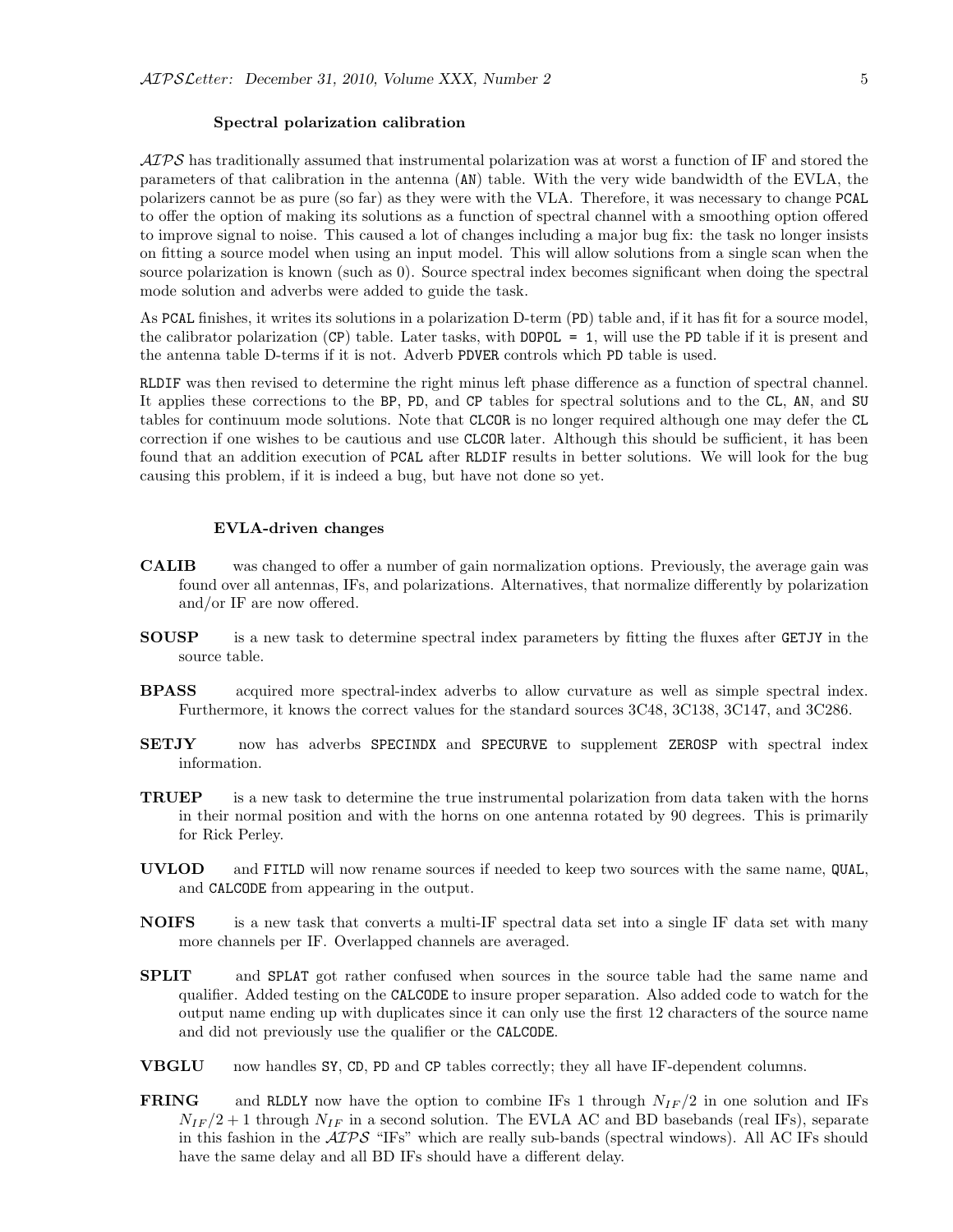#### Other changes

- Delay correction used a method which could result in lobe ambiguities for very large delays or bandwidths. A simpler and more accurate method has been implemented.
- REAMP was changed to use a large adverb array (PBSIZE) to allow up to 64 subarrays or 64 IFs to be scaled separately under control of OPTYPE.
- **CLIP** and FLGIT now have options to flag  $\pm n$  channels surrounding an obviously offending spectral channel.
- DOPOL application was corrected to include all spectral channels needed for the spectral smoothing called for by SMOOTH.
- UVAVG was changed to offer a number of options to control the times of the averaging intervals and the times reported in the output.
- STOKES value 'QU' was not previously supported but will now be allowed by the calibration routines and supported in POSSM.

#### Display

- UVPRT was changed to avoid reading the data set to determine scaling parameters with control of those parameters given to the user in adverb DPARM. Self-scaling may be requested but it is slow on large data sets.
- POSSM and BPLOT were changed to display spectra of instrumental or source polarization (the PD and CP tables, respectively).  $APARM(1) = 0$  now gets vector averaging in POSSM.
- SNPLT was changed to display all of the parameters of the EVLA SysPower (SY) table.
- TVHELIX is a new interactive TV pseudo-coloring verb that implements a scheme due to Dave Green (MRAO). The color and intensity changes in a helical fashion intended to make perceived brightness be monotonically increasing.
- FGPLT was overhauled to plot flags on an antenna rather than baseline basis when possible and to work for any number of antennas and IFs.
- TVFLG and SPFLG were changed to offer the option of plotting axis labels for both visibility and intensity wedge data. TVFLG has a new option to do the next spectral channel, then next IF, and finally next polarization.

#### General and system matters

- FITS reading tasks were made more forgiving about unexpected format details. In particular, logical variables have appeared in quotes, EQUINOX has about a dozen representations, and multi-dimensional arrays may appear outside the understood uv-table usage.
- CookBook was updated including a new Appendix (E) specifically addressed to EVLA users.
- Y2K was changed to avoid difficulties with exact agreement between the master and a test image, to examine all four HUGE Clean images, and to report all check results. The master data sets were recomputed using the Linux 64-bit Intel compiler tasks.
- REBYTE was found to have forgotten about compressed uv data sets and so to have swapped the real and imaginary parts of each visibility. REBYTE was fixed to handle compressed data sets and new task SWAPR was written to correct affected output data sets.
- AIPS startup procedures now check for a \$HOME/.dadevs.always file which defines data areas to be included regardless of the current host name.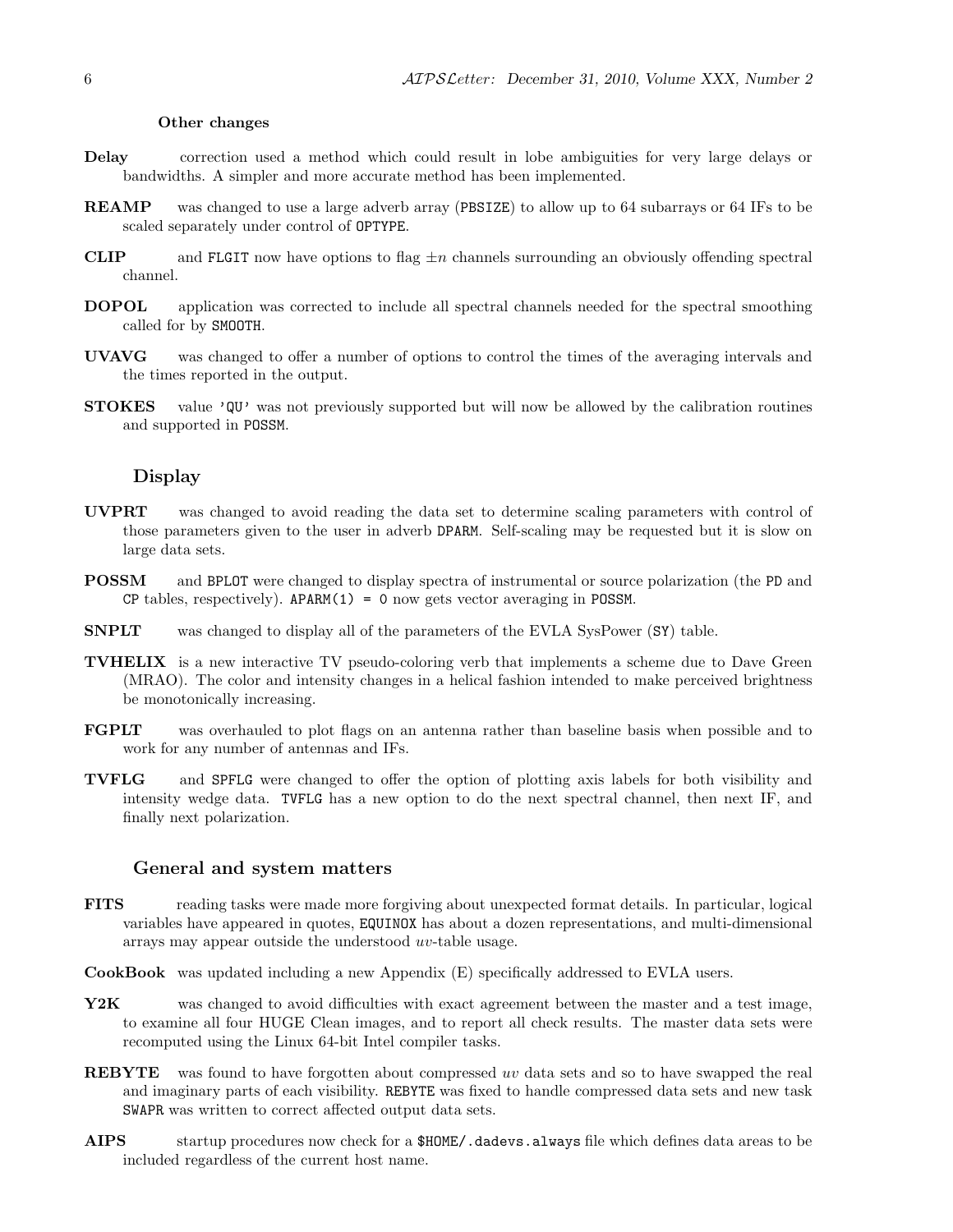- MEDIAN is a subroutine that finds the median of a list of numbers by much faster methods than a full sort of the list. It has replaced the old method wherever possible.
- INQSTR is a subroutine to read a string input by the user. It now checks the length of the string actually input by the user against the limit imposed by the calling routine and complains when the user has typed too much.

# Patch Distribution for 31DEC09

Because of the extensive use of binary installations, we now patch the master copy of the most recently frozen version. Older versions are not corrected even for egregious errors. Thus, 31DEC09 was patched during 2010 and 31DEC10 will be patched as needed during 2011. Your copy of them may be corrected simply by running a Midnight Job. Information about patches and the code may be found using links from the main  $ATPS$  web page or by anonymous ftp to the NRAO server ftp.aoc.nrao.edu. Documentation about patches to a release is placed on this site at pub/software/aips/release-name and the code is placed in suitable sub-directories below this. Patches to older releases are kept here as well, but they will require local compilation.

The 31DEC09 release is no longer available for installation and will no longer receive patches even for egregious errors. It had a number of important patches during 2010. They are

- 1. IMEAN and IMSTAT must count pixels in double precision for large cubes. 2010-02-05
- 2. DOBAND must not use edge channels to scale weights for EVLA. 2010-01-18
- 3. FITLD messed up the polarization type code in the antenna file for FITS IDI files. 2010-01-25
- 4. Amplitudes were corrected for delay corrections which should be done only if channel averaging is done post correlation. 2010-02-11
- 5. APCAL read every other row of the weather table and could go off the end. 2010-02-11
- 6. CVEL could go into an infinite loop and would not shift scans after the first for single-source files having an index  $(NX)$  table  $2010-03-01$
- 7. UVFLG failed to flag shadowed antennas correctly 2010-03-05 and 2010-06-23
- 8. FITLD issued alarming but harmless messages about reference date with EVN FITS-IDI data files. 2010-03-05
- 9. UVCON did not produce correct models from images 2010-03-17
- 10. SPLIT and SPLAT corrected the alternate reference pixel for BCHAN twice 2010-03-17
- 11. CVEL shifted VLBA antennas wrongly, using the antenna location rather than the center of the Earth 2010-04-05
- 12. INDXR when making a new CL table 1 for VLA data made mistakes likely to affect P, KA, and Q bands 2010-04-08
- 13. BPASS aborted when trying to shift VLBA bandpasses 2010-04-21
- 14. DBCON excited errors in the AN file reformatting 2010-07-09
- 15. UVCOP and others failed to copy BP table records that were only partially blanked 2010-07-09